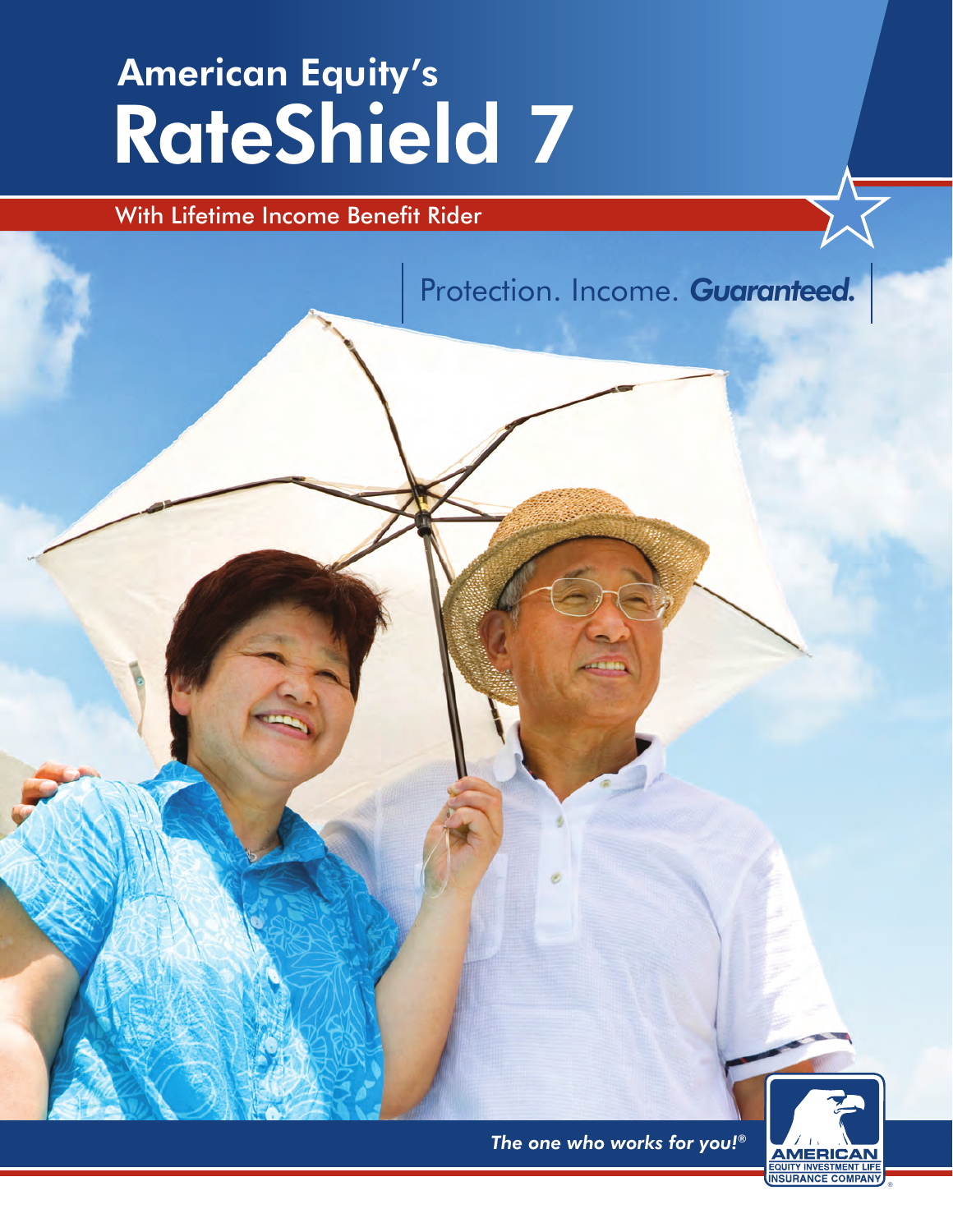# RateShield 7 Fixed Annuity

Every retirement is different, each with its own financial goals and unique needs. But, many of today's retirement objectives are the same — a reliable income source and asset protection.

That is why many Americans are turning to fixed annuities. These products have helped millions of people reach their retirement goals with benefits like guaranteed income and principal protection.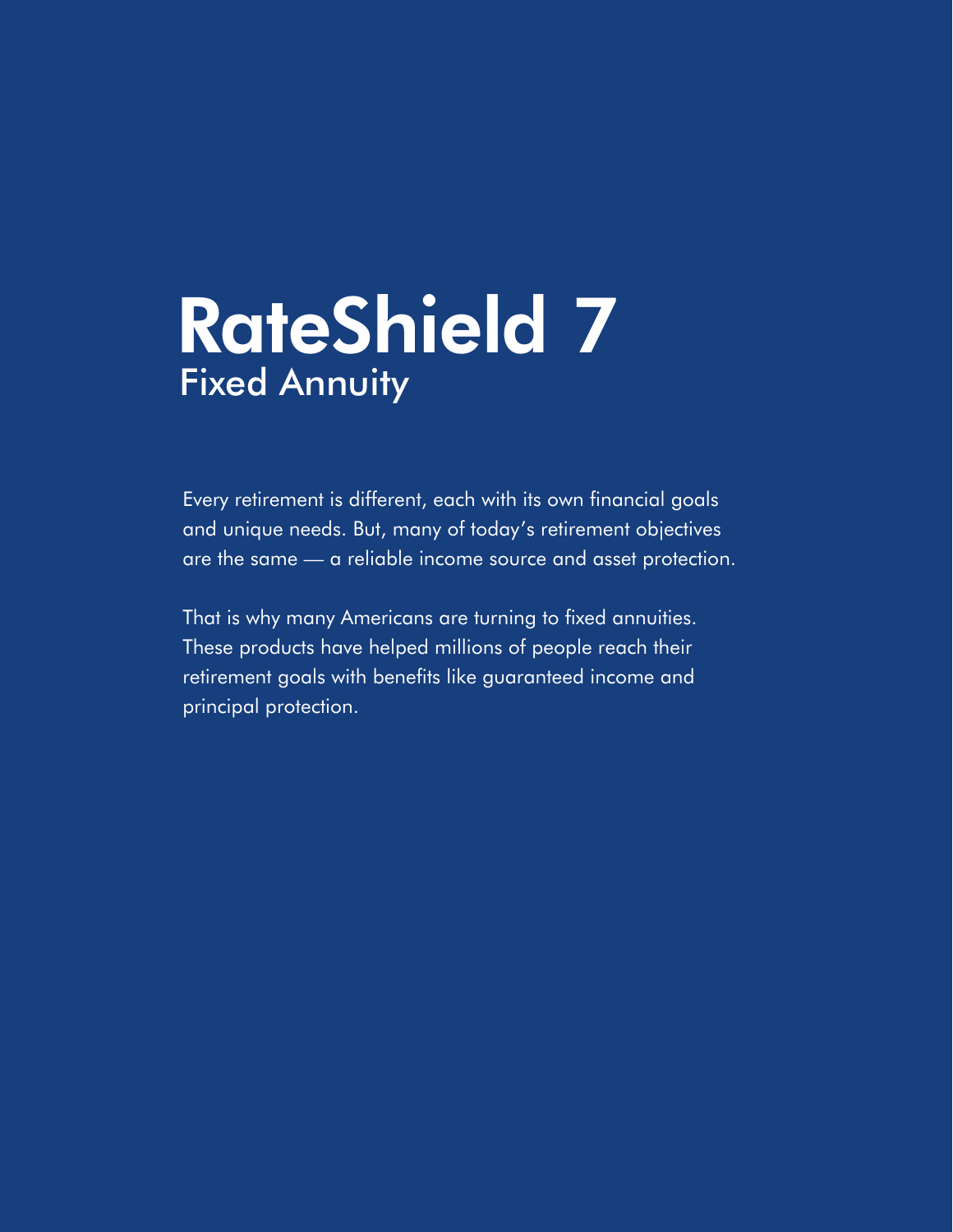

### **Understanding Fixed Annuities**

#### What is a fixed annuity?

A fixed annuity is a contract backed by the financial strength and claims-paying ability of the issuing company. This guarantees contract owners a retirement vehicle designed to protect assets while allowing for growth opportunities. It does this through a combination of powerful benefits:

- Guaranteed Income
- **Principal Protection**
- Tax-Deferred Growth
- **Liquidity**
- **May Avoid Probate**

#### How a fixed annuity works

This long-term retirement product is purchased with an insurance provider that, in turn, guarantees principal protection, tax-deferred growth on assets and a reliable income stream. Throughout the course of the contract, the fixed annuity earns additional interest credits based on an established rate.

## **Why American Equity?**

For over 20 years, American Equity has been committed to quality annuity products backed by superior service. We remain focused on the business principles that have served our contract owners from the beginning. Through our financial strength and ongoing stability, we help fund more than half-a-million contract owners' retirements across the country.

**\$48 Billion in Assets1 23,000 Active Agents 567,000 Active Contract Owners** **A- (Excellent) rating from A.M. Best2 A- (Strong) rating from S&P 500®3 American-owned and operated**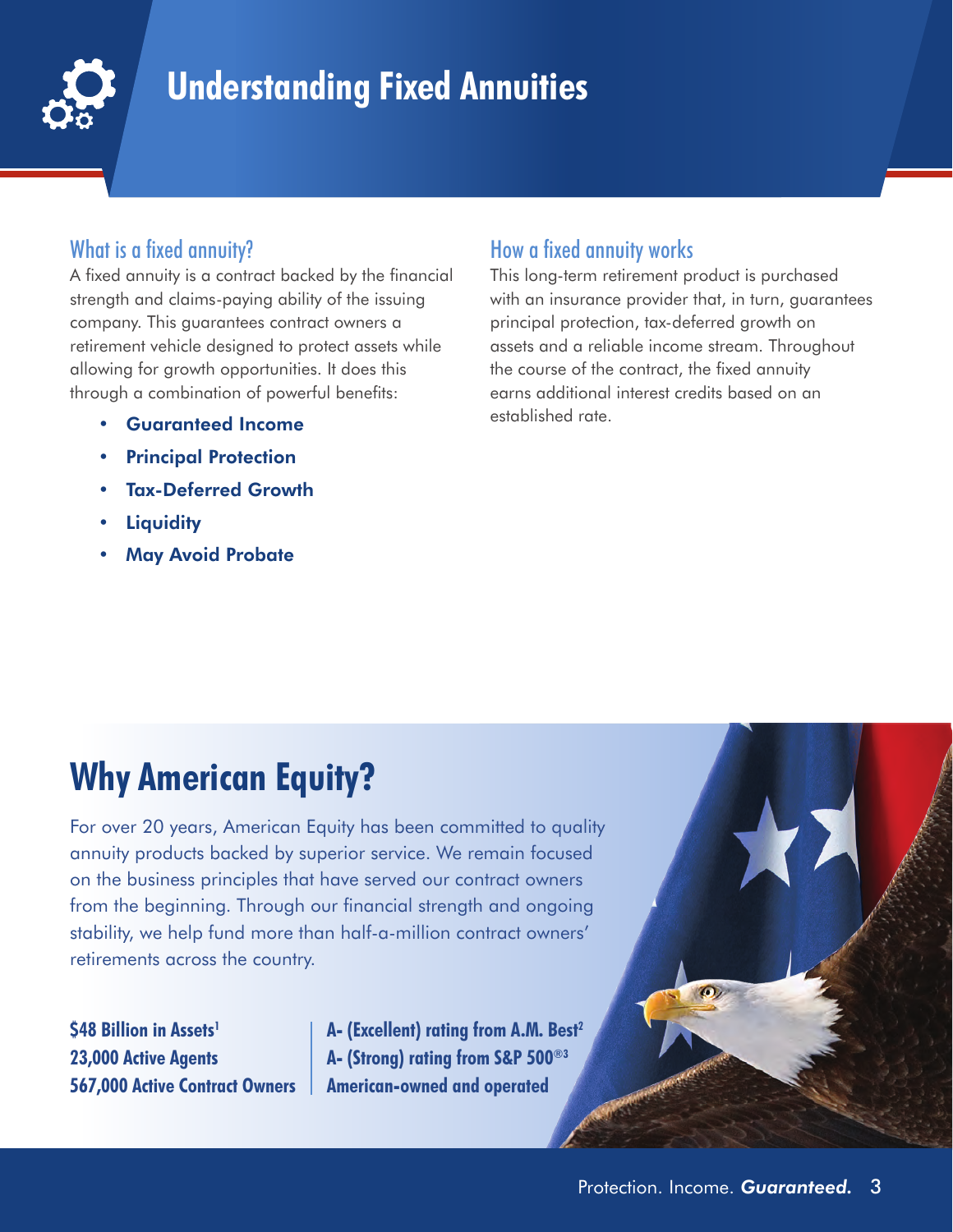### **Key Terms**

Here is a list of key terms and definitions that may be useful while learning about this product.

Annuitize | Conversion of the Cash Surrender Value of the annuity into regular guaranteed income payments.

#### Contract | Value |

The total of the value in the annuity contract.

The greater of the Contract

#### Death **Benefit**

Value or MGSV of the annuity is paid in a lump-sum with no Surrender Charges, to named beneficiaries.

#### Free Withdrawal

Opportunity each year, after the first contract year, to take withdrawals up to 10% of the Contract Value, without expense.

Income **Account** Value (IAV)

This value is used solely to determine the amount of income to be received under this Rider. It is not a traditionally accessible value. This serves as a measuring tool for purposes of the Rider only.

- IAV Period | The period of time during which the Income Account Value is credited the Income Account Value Rate.
	- **IAV Rate** Annual effective interest rate that is applied to the Income Account Value.

#### Joint Life | Payout

A joint life payout is available only to legal spouses, as defined under federal law. Both spouses must be at least 50 years of age and payment is based on the age of the younger joint payee. Payments are made through the life of the last surviving spouse, so long as spousal continuation is elected.

#### Lifetime Income Benefit (LIB)

The amount of income received for elected payments. It is based on IAV, gender and age at the time of election.

Minimum **Guaranteed Surrender** Value (MGSV)

At no time will the Surrender Value of the contract be less than 87.5% of premium received, less any withdrawals, accumulated at the minimum guaranteed interest rate.

Partial **Withdrawal** 

Available at any time, for partial distribution over the Free Withdrawal amount. Surrender Charges and minimum values will apply.

Rider Fee | The fee charged for this Rider is deducted from the Contract Value each year as long as the Rider is attached to the contract.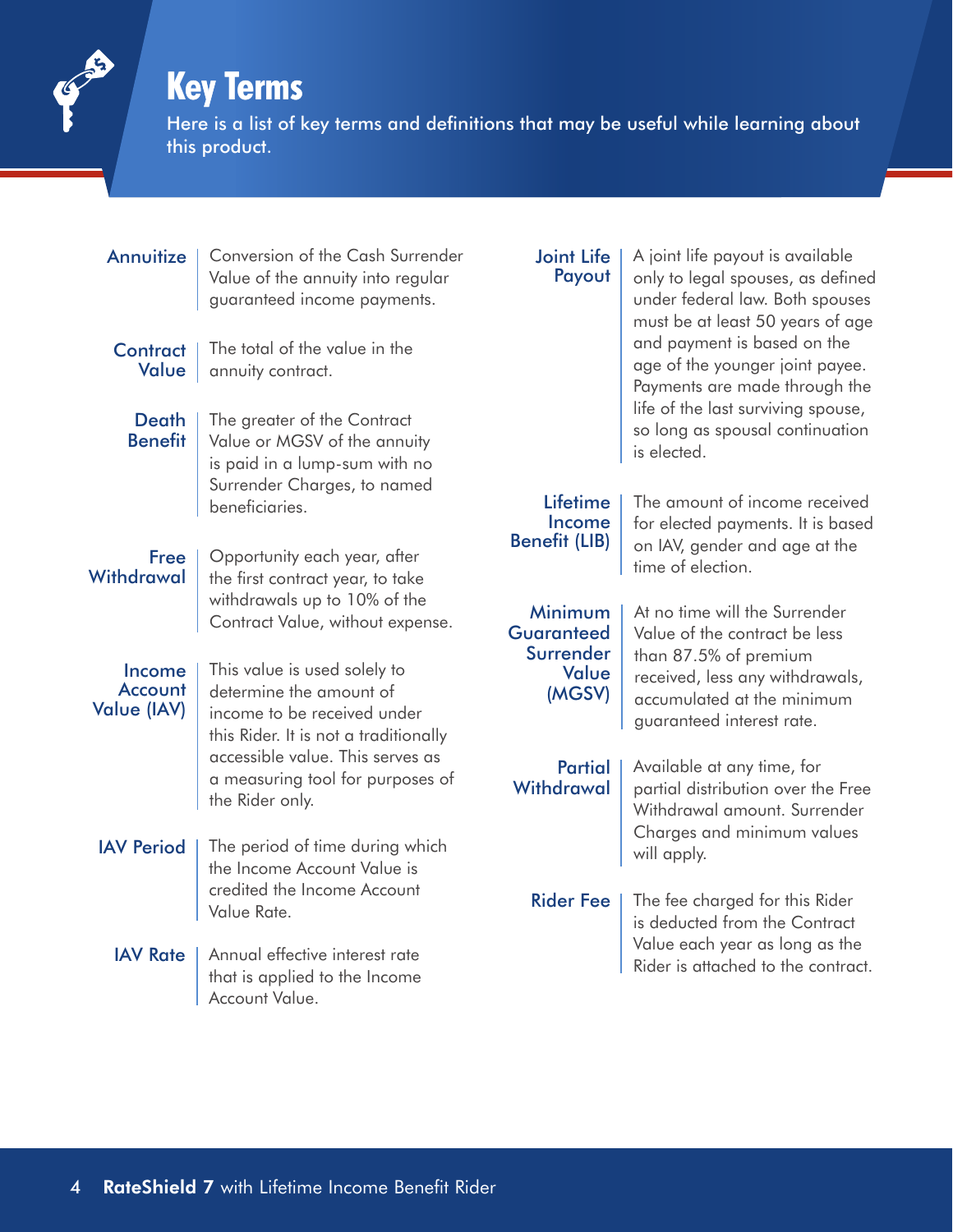### **Key Terms**

American Equity is dedicated to simple product designs.

| Single Life | For the owner and sole<br>Payout   annuitant, payouts are based on<br>age and gender at election.                   |  |
|-------------|---------------------------------------------------------------------------------------------------------------------|--|
|             | Surrender   Termination of the contract<br>in exchange for Surrender Value.                                         |  |
|             | Surrender   An amount subtracted from the<br>Charge   Contract Value if surrendered<br>at a time when the surrender |  |

charges apply.

#### Surrender | Value

The amount paid to the contract owner by American Equity when the contract is surrendered.

**Charge** 

Withdrawal | An amount subtracted from the Contract Value if requested at a time when the Withdrawal Charges apply.

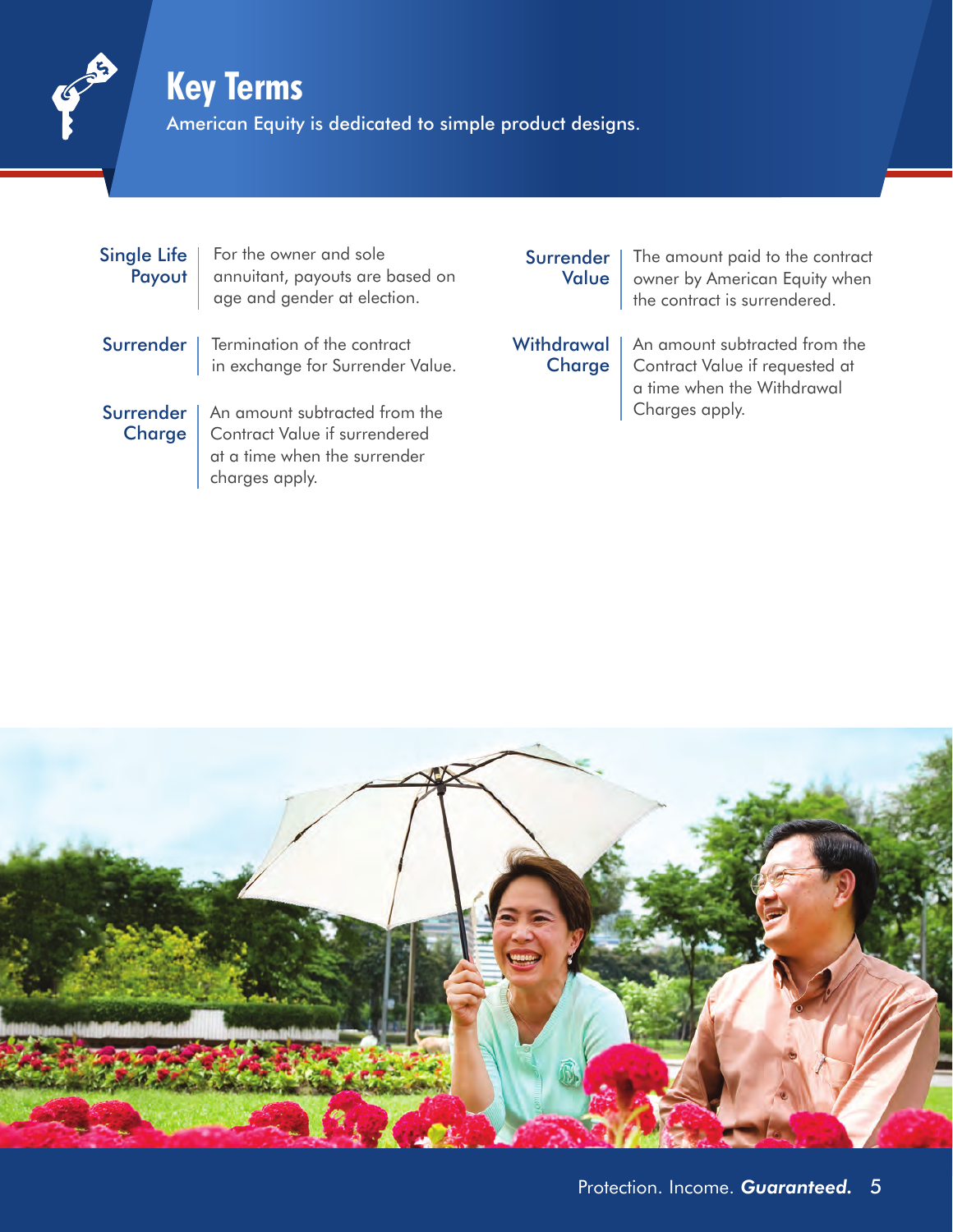

### **The Power of a Fixed Annuity**

A fixed annuity offers a powerful combination of benefits that help protect against many of today's common retirement concerns.

|                                         | <b>Common Retirement Concerns</b> |                 |                    |                              |  |  |  |
|-----------------------------------------|-----------------------------------|-----------------|--------------------|------------------------------|--|--|--|
| <b>Fixed Annuity</b><br><b>BENEFITS</b> | Outliving<br>Income               | Tax<br>Exposure | Access<br>to Funds | Taking Care of<br>Loved Ones |  |  |  |
| <b>Guaranteed Income</b>                | X                                 |                 | X                  |                              |  |  |  |
| <b>Principal Protection</b>             | X.                                | X               |                    |                              |  |  |  |
| <b>Tax-Deferred Growth</b>              |                                   |                 |                    |                              |  |  |  |
| <b>Liquidity</b>                        | X.                                |                 | X                  | X.                           |  |  |  |
| <b>May Avoid Probate</b>                |                                   |                 |                    |                              |  |  |  |

Guaranteed Income: Flexible payout options available, including lifelong paychecks.

Principal Protection: Fixed annuities are a safemoney alternative, with guaranteed interest and guaranteed income backed by the financial strength of American Equity.

Tax-Deferred Growth: Earn interest on money without paying taxes on it until making a withdrawal, or distribution begins. It enables growth faster by allowing credited interest to compound over time.

Liquidity: Each contract defines various opportunities to withdraw funds, such as Free Withdrawals, Partial Withdrawals, qualified care<sup>4</sup> and lifetime income options. (Subject to applicable Surrender Charges.)

May Avoid Probate: If applicable, beneficiaries receive any remaining value in the contract while avoiding the expense and time spent in probate.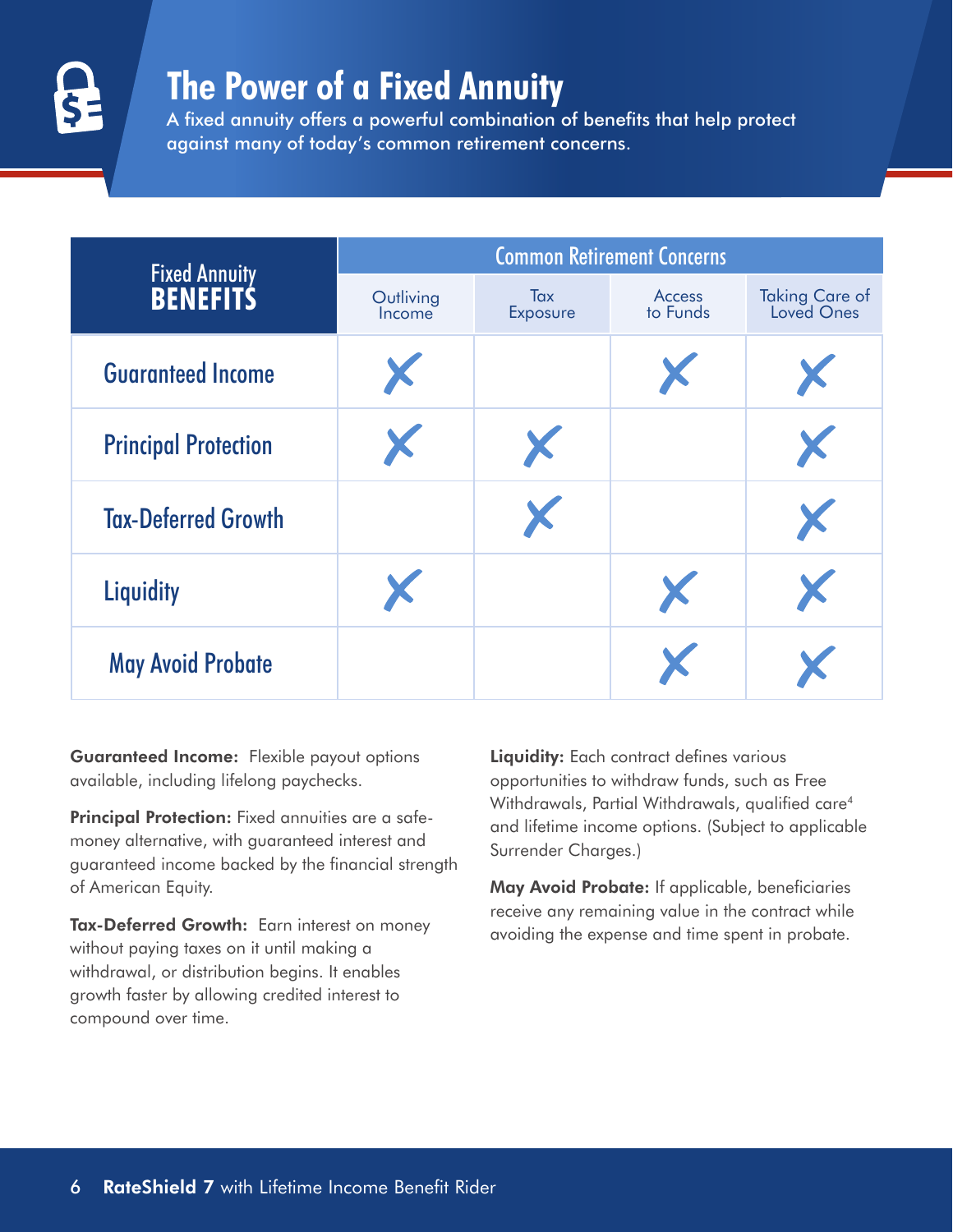

### **RateShield 7**

RateShield 7 is a fixed annuity designed to help generate a guaranteed income source through an established rate while protecting hard-earned dollars.

#### Surrender Values and Charges

The annuity's Surrender Value will never be less than 87.5% of the premium received, less any withdrawals, accumulated at the minimum guaranteed interest rate. If a Partial Withdrawal or Surrender is taken during the Withdrawal and Surrender Charge period, a deduction will be taken out according to the Withdrawal and Surrender Charge schedule.

### Market Value Adjustment (MVA)

This product offers an optional Market Value Adjustment (MVA) Rider. An MVA may increase or decrease the amount of a withdrawal in excess of the free withdrawal amount or the Surrender Value. The MVA does not apply to free withdrawals, any death benefit, the MGSV, or any distributions occurring after the Surrender Charge period has ended. In general, as the MVA Index<sup>5</sup> increases, Cash Surrender Values decrease. As the MVA Index decreases, Cash Surrender Values increase. Interest Rates may be higher for contracts with an MVA Rider.

#### In the event of death, the beneficiary receives the entire Contract Value.

| Withdrawal and Surrender Charge Percentages (Age 18-80), |      |      |  |                       |  |  |  |  |
|----------------------------------------------------------|------|------|--|-----------------------|--|--|--|--|
| Contract Year 1 1 2 3 4 5 6 7 8+                         |      |      |  |                       |  |  |  |  |
| Surrender<br><b>Charge Percent</b>                       | 9.20 | 9.20 |  | $8.20$ 7.20 6.20 5.20 |  |  |  |  |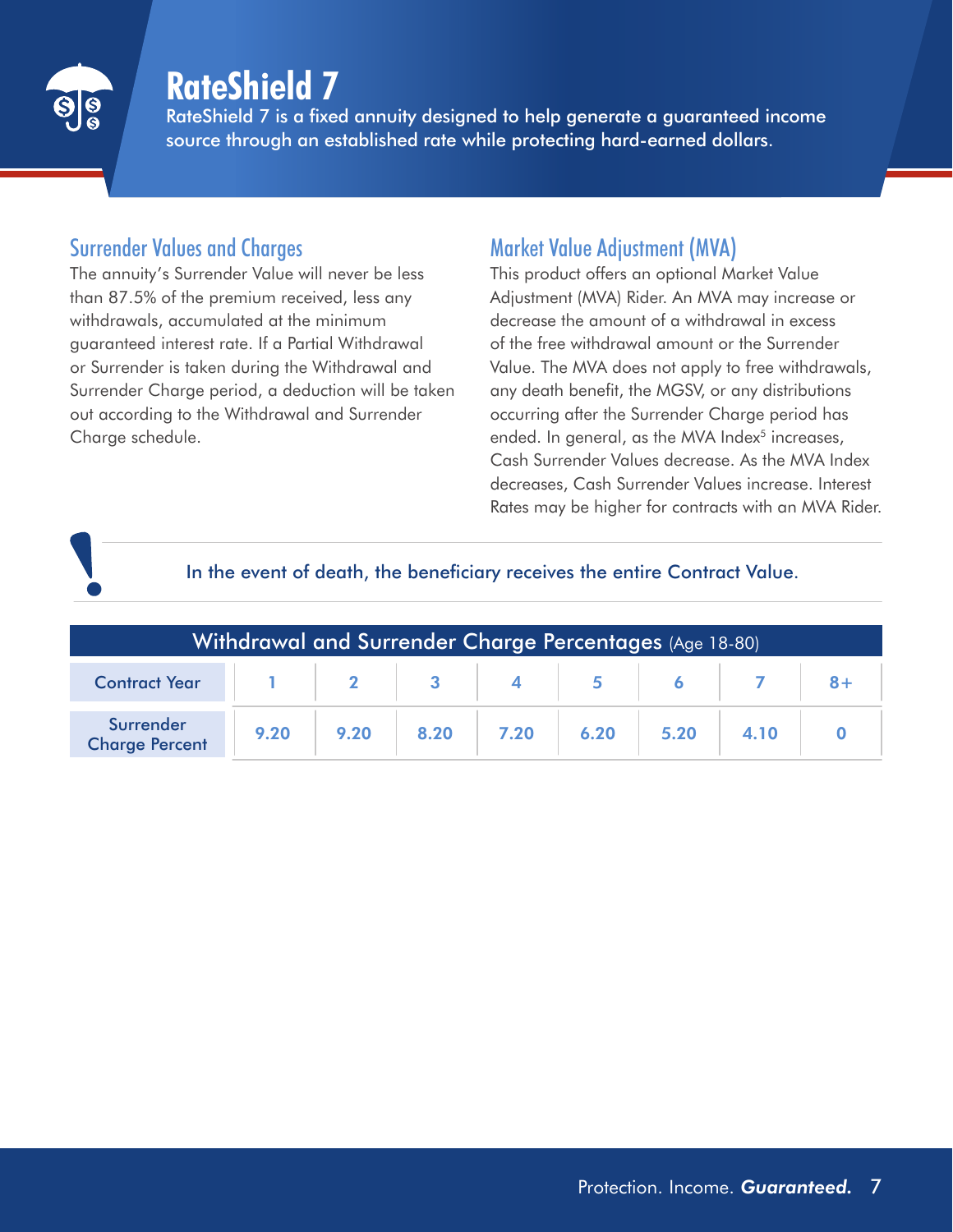

### **Money Access Options and Features**

With the RateShield 7 there is always access to money in the annuity. American Equity provides withdrawal flexibility and a variety of liquidity options.

#### Free Withdrawals

This is an opportunity each year (after the first contract year) to take Free Withdrawals up to 10% of the Contract Value.

#### Partial Withdrawals

These are available at any time, for partial distribution over the Free Withdrawal amount. Withdrawal Charges will apply.

#### Qualified Care Needs

Available to annuitants under age 75 at issue.

#### Nursing Care Rider (NCR-100)4

If, after the third contract anniversary, the annuitant is confined to a qualified nursing care center for 90-plus consecutive days, a 100% Penalty-Free Withdrawal is available. A 20% Penalty-Free Withdrawal is available if the confinement occurs in the second or third contract year.

#### Terminal Illness Rider (TIR-100)4

If after the first contract year, the annuitant is diagnosed with a terminal illness, a 100% Penalty-Free Withdrawal of the Contract Value is available.

#### Death Benefit

Death Benefit proceeds are paid to the named beneficiary(ies) with no Surrender Charges. Generally paid in a lump-sum, other income options are also available.

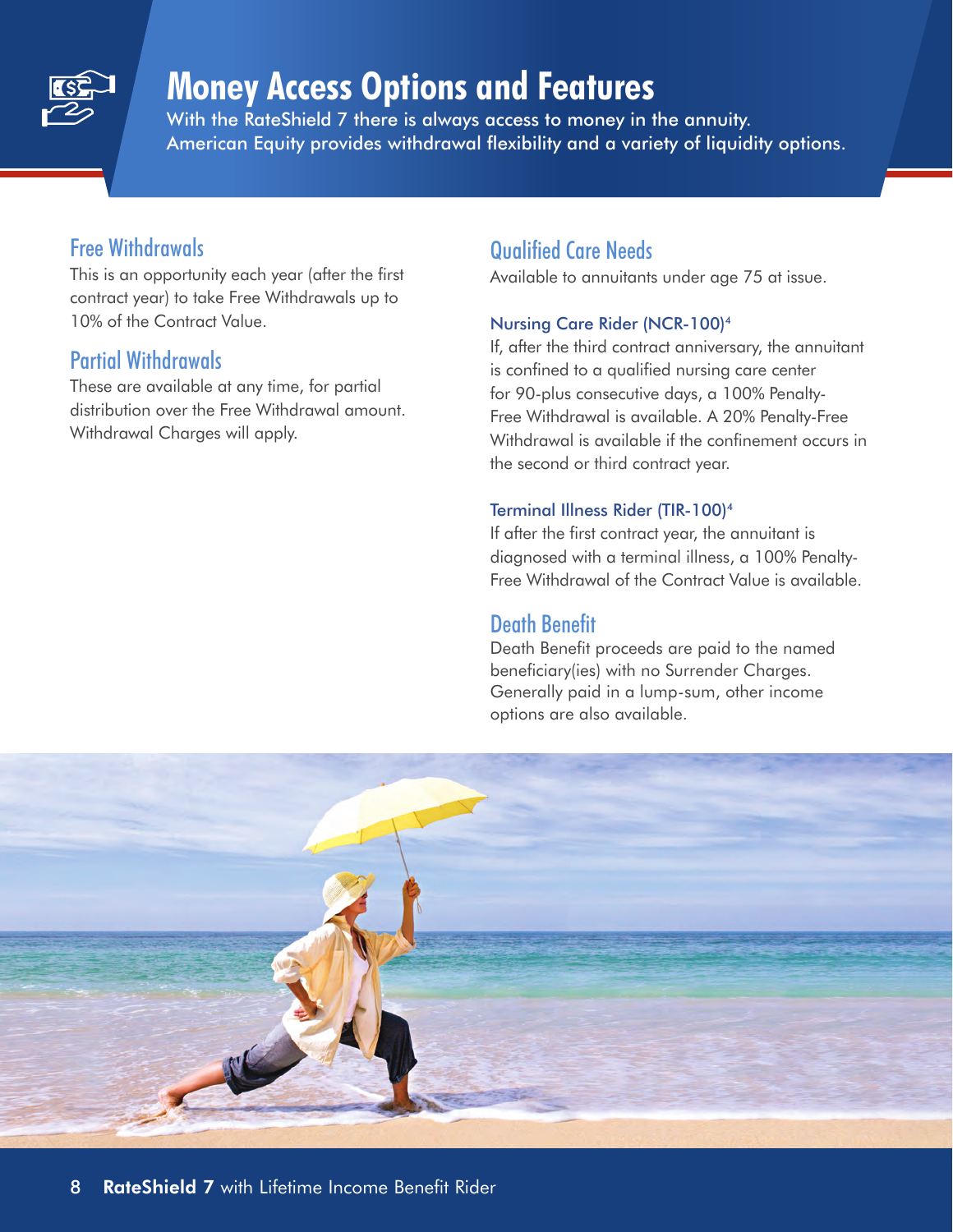

### **LIBR Option**

The Lifetime Income Benefit Rider is designed to help individuals reach their income goals and meet their lifestyle needs.

#### What is the optional Lifetime Income Benefit Rider (LIBR)?

Available for issue ages 50+, the LIBR helps secure a lifelong income source. Income payments may begin any time after the first contract anniversary and are available without a Surrender Charge or having to Annuitize the contract. The amount of the income to be received is measured by the Income Account Value (IAV). A Rider Fee is deducted from the Contract Value each year the rider is attached to the contract. This rider is optional and if it is not selected it will not be added to the contract.

#### Lifetime Income Benefit Rider

The optional LIBR has options to help individuals reach their income goals and meet their lifestyle needs.

#### LIBR

The rider offers a set IAV Rate, declared at issue and guaranteed for 20 years. The IAV is calculated on a simple interest basis.

#### LIBR

IAV Rate: 8.5% Simple Interest IAV Period: 20 years Fee: 1.00% of Contract Value, Annually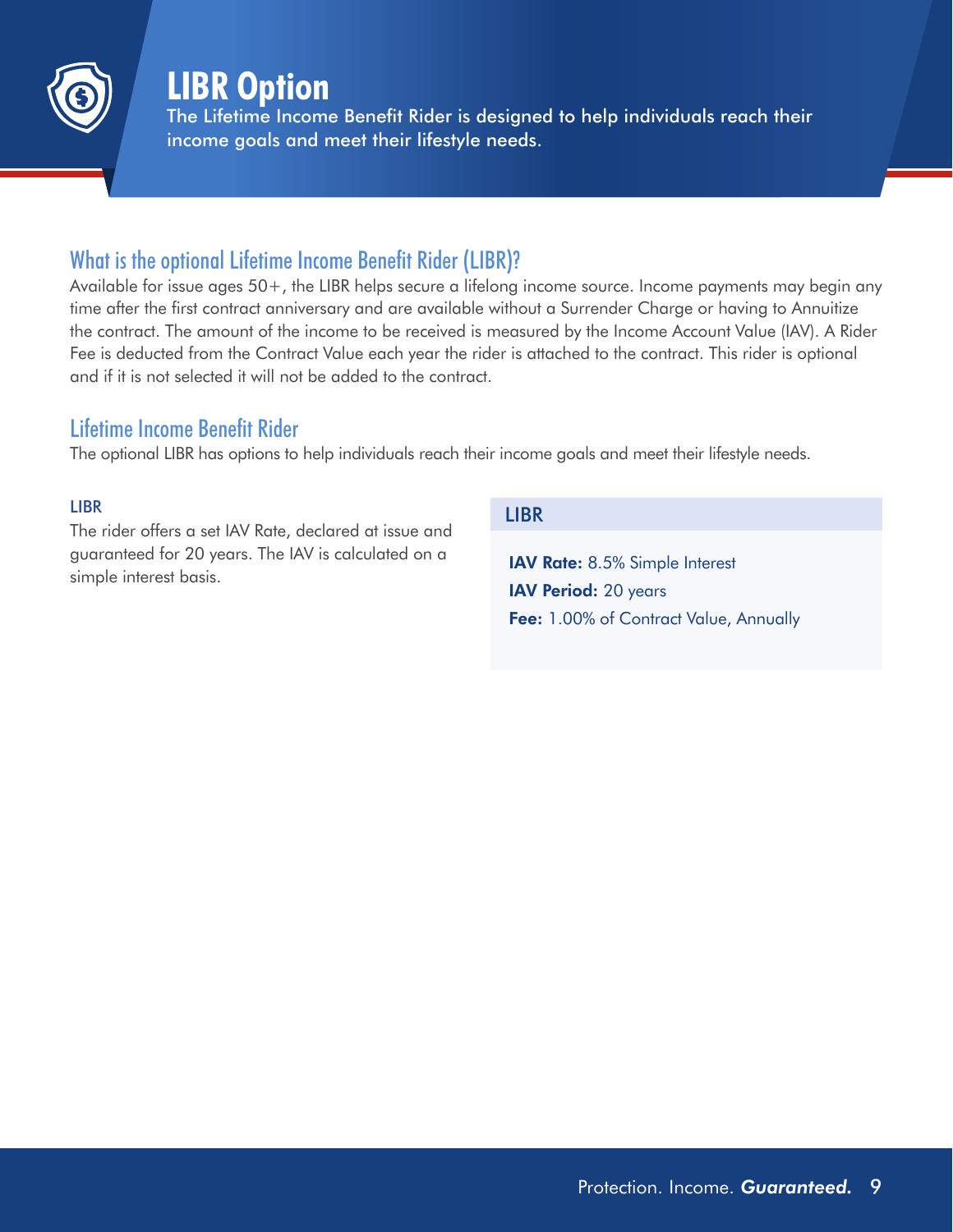### **Predictable Lifetime Income**

Guaranteed income payments based on easy-to-understand payout factors.

### Payout Factors

|     | <b>Single</b> |       | <b>Joint</b> |     | <b>Single</b> |             | <b>Joint</b> |
|-----|---------------|-------|--------------|-----|---------------|-------------|--------------|
| Age | Female        | Male  | <b>Joint</b> | Age | Female        | <b>Male</b> | <b>Joint</b> |
| 50  | 3.40%         | 3.50% | 3.00%        | 65  | 4.80%         | 5.00%       | 4.25%        |
| 51  | 3.50%         | 3.60% | 3.10%        | 66  | 4.90%         | 5.10%       | 4.35%        |
| 52  | 3.60%         | 3.70% | 3.20%        | 67  | 5.00%         | 5.20%       | 4.40%        |
| 53  | 3.70%         | 3.80% | 3.30%        | 68  | 5.05%         | 5.30%       | 4.45%        |
| 54  | 3.80%         | 3.90% | 3.40%        | 69  | 5.15%         | 5.40%       | 4.50%        |
| 55  | 3.90%         | 4.00% | 3.50%        | 70  | 5.25%         | 5.50%       | 4.55%        |
| 56  | 4.00%         | 4.10% | 3.60%        | 71  | 5.30%         | 5.60%       | 4.60%        |
| 57  | 4.05%         | 4.20% | 3.70%        | 72  | 5.35%         | 5.70%       | 4.65%        |
| 58  | 4.15%         | 4.30% | 3.80%        | 73  | 5.40%         | 5.80%       | 4.70%        |
| 59  | 4.25%         | 4.40% | 3.90%        | 74  | 5.50%         | 5.90%       | 4.75%        |
| 60  | 4.35%         | 4.50% | 4.00%        | 75  | 5.60%         | 6.00%       | 4.80%        |
| 61  | 4.40%         | 4.60% | 4.05%        | 76  | 5.70%         | 6.10%       | 4.85%        |
| 62  | 4.50%         | 4.70% | 4.10%        | 77  | 5.80%         | 6.20%       | 4.90%        |
| 63  | 4.60%         | 4.80% | 4.15%        | 78  | 5.90%         | 6.30%       | 5.00%        |
| 64  | 4.70%         | 4.90% | 4.20%        | 79  | 6.00%         | 6.40%       | 5.05%        |
|     |               |       |              | 80  | 6.10%         | 6.50%       | 5.10%        |

The annual income payment equals the IAV on the day the income payments begin, multiplied by the benefit payout percentage applicable to the contract owner's sex and age (if joint payout is elected, whoever is youngest) at the time of election.

If, on the day before income payments are to begin, the Contract Value is greater than the IAV, American Equity will increase the IAV to equal the Contract Value.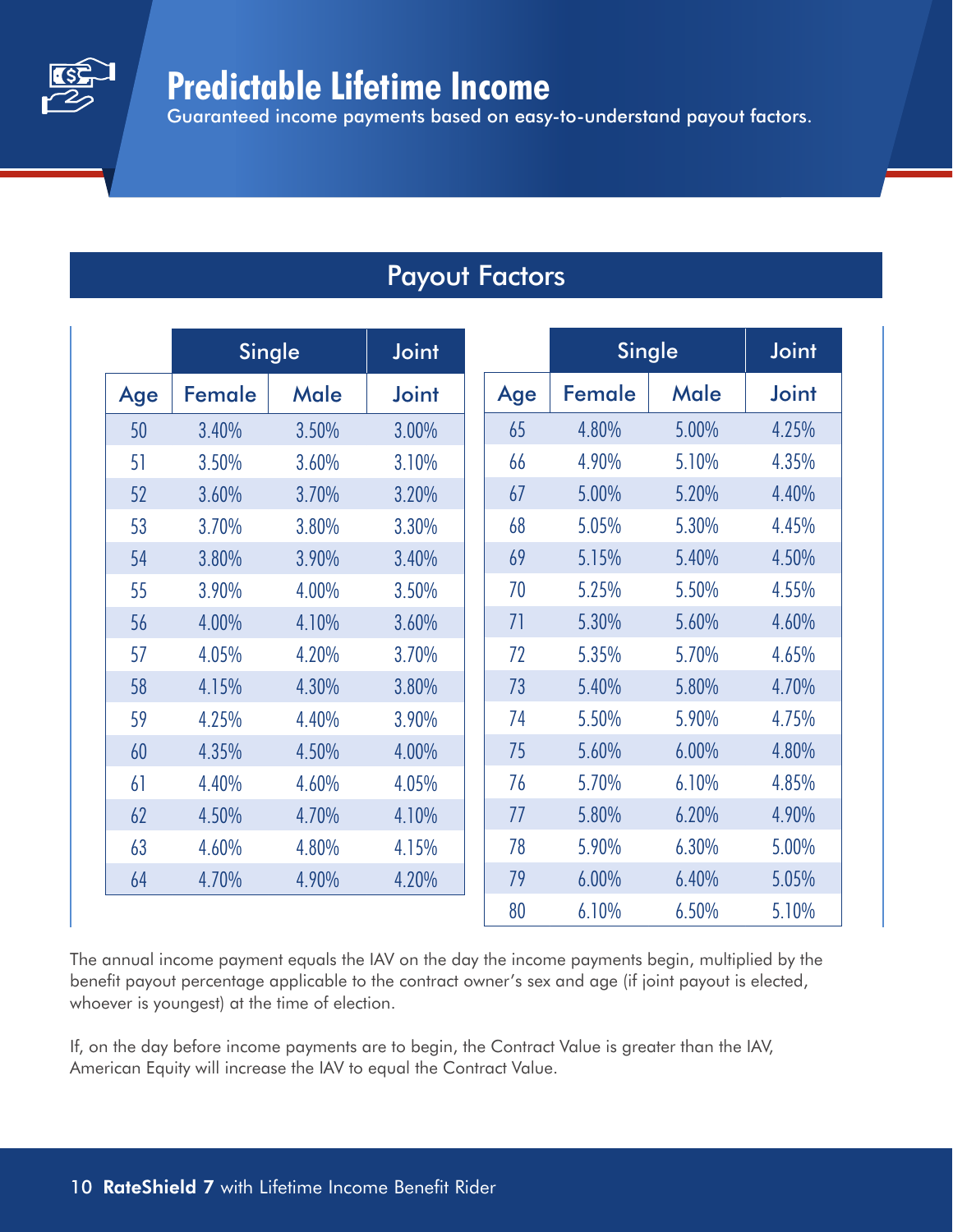

### **Income and Withdrawals**

The Lifetime Income Benefit Rider offers guaranteed income through a secure revenue source.

#### Income Payment Election

Income payments can begin any time after the first contract anniversary. At the time of election, contract owners select either single life or joint life payouts. Once income payments begin these choices are locked in and may not be changed.

- **Single Life** payout factors are determined by the owner's gender and their age at the time of payout election.
- **Joint Life** payout is based on the youngest age of the contract owner or spouse, who is at least 50 years, and income payments are guaranteed until the death of the surviving spouse subject to the spousal continuation provision.

#### Excess Withdrawals

Any partial withdrawals taken from the Contract Value after income payments have started are considered Excess Withdrawals and will reduce future income payment amounts and your IAV on a pro-rata basis. For example, an additional withdrawal of 5% of your Contract Value reduces your future income payments by 5%. If an Excess Withdrawal plus income payment exceeds the Free Withdrawal amount allowed in any contract year, Withdrawal Charges will be applied to any amount in excess of the Free Withdrawal amount. Should Excess Withdrawals reduce the Contract Value to zero, the IAV will also be reduced to zero, and the contract and rider will be considered to be surrendered. Any remaining income payments would also terminate.

#### Death of Owner

American Equity's annuities have a Death Benefit that allows the beneficiaries immediate access to contract value at the time of death. This can help avoid a costly prolonged probate process.

If the owner's spouse is sole primary beneficiary of the contract, elects spousal continuation, and is at least age 50, then income benefits may continue. Details and available options are detailed in the contract.

The LIBR terminates and income payments stop upon the earliest of either the owner's written request, the date the contract terminates, the date the contract is annuitized or the date the owner of the contract changes. Once the LIBR terminates, it may not be reinstated.

#### Tax Treatment

All income payments are considered a withdrawal from the Contract Value, and any part of the withdrawal that is deferred interest is taxable as income. If the contract is in a qualified plan the entire amount of the withdrawal may be taxable. The taxation of income payments is calculated as outlined in the Internal Revenue Code.

In addition, the taxable portion of any withdrawal taken before age 59½ may be subject to an additional penalty of 10% by the Internal Revenue Service.

Please contract a tax professional for additional information.